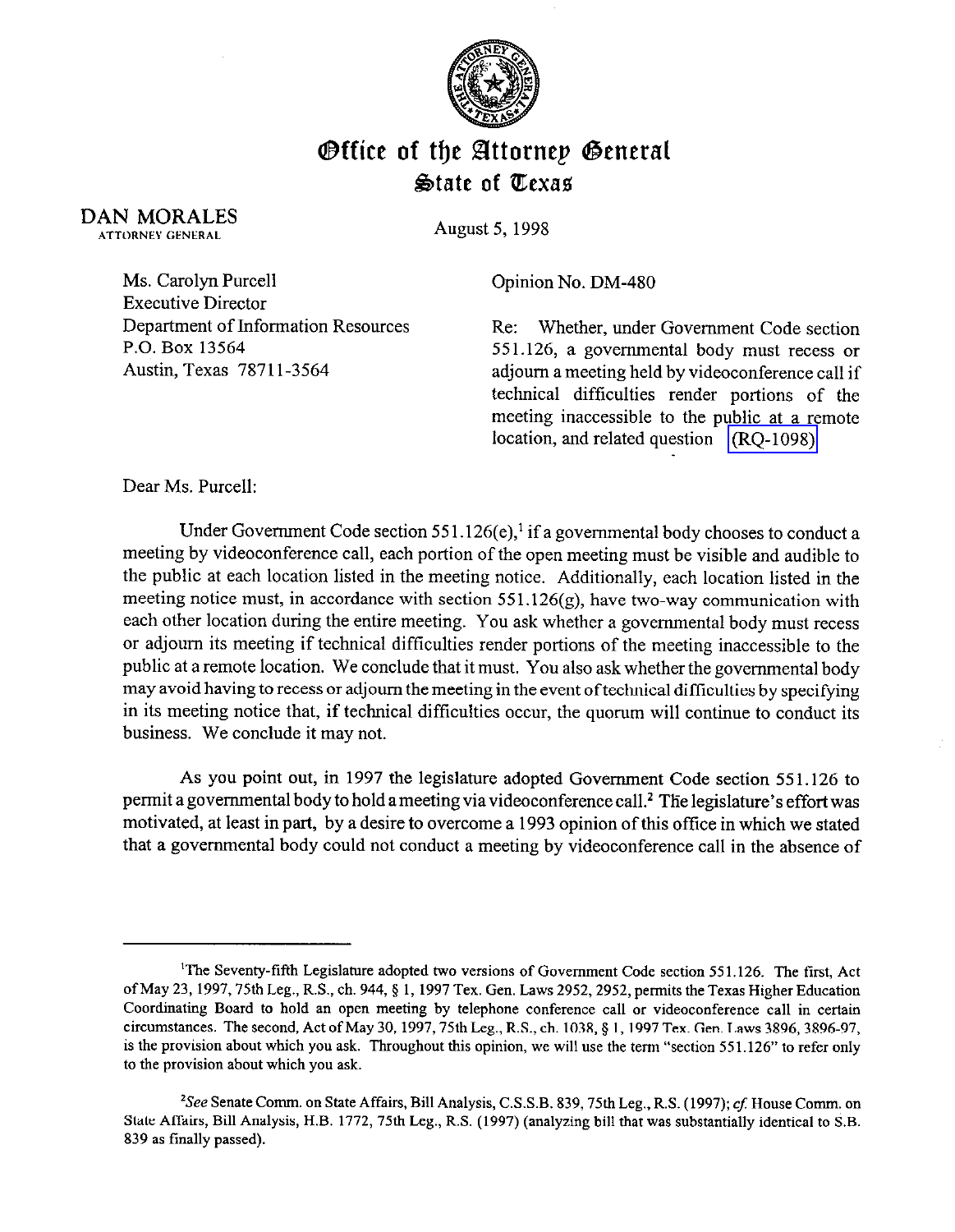express statutory authorization to the contrary.<sup>3</sup> Legislators apparently believed that, using existing technology, persons interested and participants in a public meeting can observe the demeanor of all participants.4

In our view, the language of the statute makes abundantly clear that the legislature intended the open portions of a meeting by videoconference call to be visible and audible to the public at every location the governmental body listed in its notice:

> (a) Except as otherwise provided by this section, this chapter does not prohibit a governmental body from holding an open or closed meeting by videoconference call.

> (b) A meeting may be held by videoconference call only if a quorum of the governmental body is physically present at one location of the meeting.

> (c) A meeting held by videoconference call is subject to the notice requirements applicable to other meetings in addition to the notice requirements prescribed by this section.

> (d) The notice of a meeting to be held by videoconference call must specify as a location of the meeting the location where a quorum of the governmental body will be physically present and specify the intent to have a quorum present at that location. In addition, the notice of the meeting must specify as a location of the meeting each other location where a member of the governmental body who will participate in the meeting will be physically present during the meeting. Each of the locations shall be open to the public during the open portions of the meeting.

> (e) Each portion of a meeting held by videoconference call that is required to be open to the public *shall* be visible and audible to the public at *each* location specified under Subsection (d).

> (f) The governmental body shall make at least an audio recording of the meeting. The recording shall be made available to the public.

> (g) *Each* location specified under Subsection (d) shall have two-way communication with *each* other location during the entire meeting. *Each*  participant in the videoconference call, while speaking, *shall* be clearly visible and audible to *each* other participant and, during the open portion of

<sup>&#</sup>x27;See House Comm. on State Affairs, Bill Analysis, H.B. 1772, 75th Leg., R.S. (1997); Attorney General Opinion [DM-207](http://intranet1.oag.state.tx.us/opinions/dm/dm207.pdf) (1993) at 3.

<sup>&</sup>lt;sup>4</sup>See House Comm. on State Affairs, Bill Analysis, H.B. 1772, 75th Leg., R.S. (1997); Attorney General Opinion [DM-207 \(](http://intranet1.oag.state.tx.us/opinions/dm/dm207.pdf)1993) at 2-3 (citing Attorney General Opinion [JM-584 \(](http://intranet1.oag.state.tx.us/opinions/jm/jm0584.pdf)1986) at 4,6).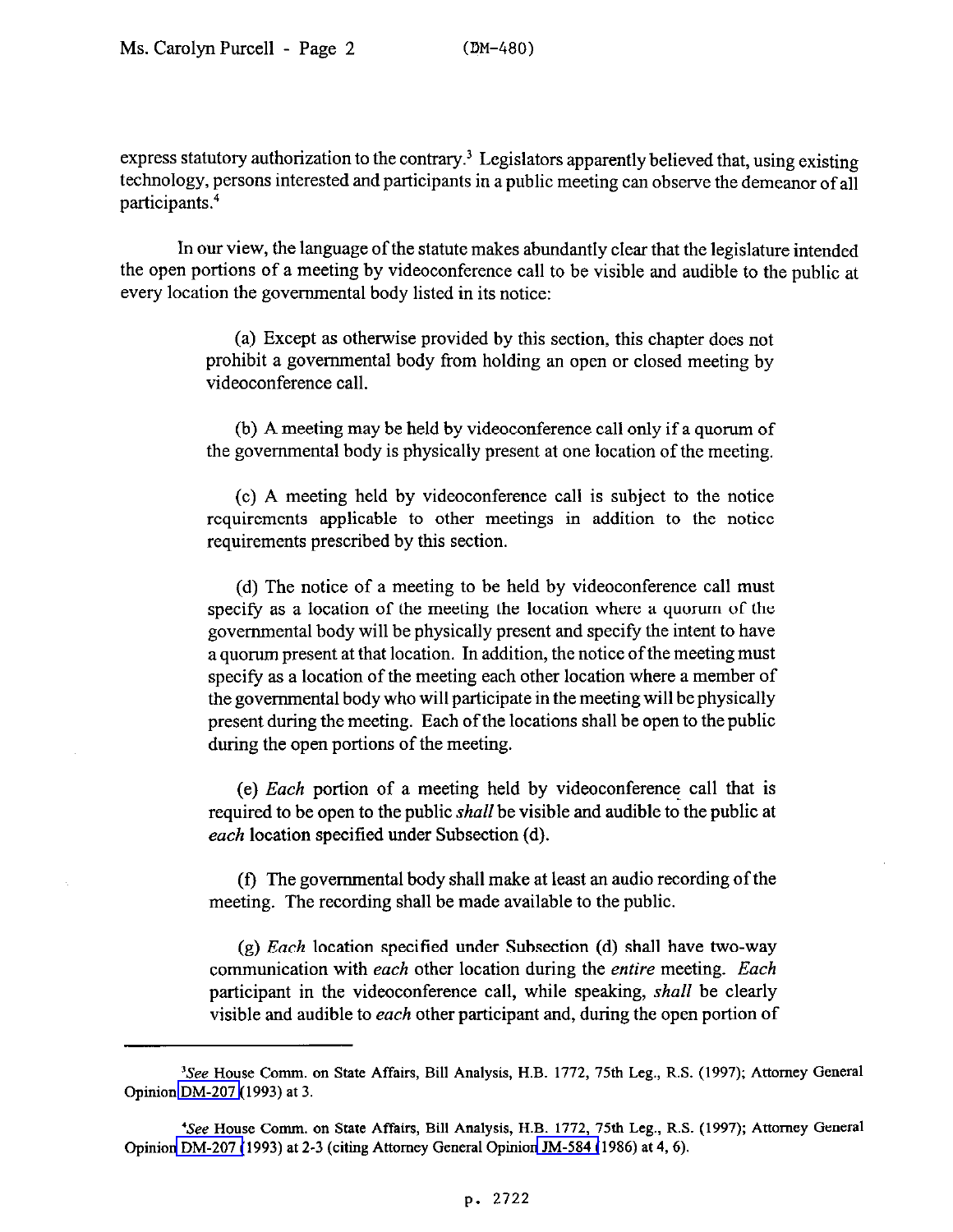the meeting, to the members of the public in attendance at a location of the meeting.

(h) The Department of Information Resources by rule shall specify minimum standards for audio and video signals at a meeting held by videoconference call. The quality of the audio and video signals perceptible at *each* location of the meeting must meet or exceed those standards.

(i) The quality ofthe audio and video signals perceptible by the members of the public at *each* location of the meeting must:

(1) meet or exceed the quality of the audio and video signals perceptible by the members of the governmental body participating in the meeting; and

(2) be of sufficient quality so that members of the public at *each*  location of the meeting can observe the demeanor and hear the voice of each participant in the open portion of the meeting.

(j) Without regard to whether a member of the governmental body is participating in a meeting from a remote location by videoconference call, a governmental body may allow a member of the public to testify at a meeting from a remote location by videoconference call. [Emphasis added.]

Subsections  $(e)$ ,  $(g)$ ,  $(h)$ , and  $(i)$  in particular compel us to conclude, in answer to your first question, that if, due to technical difficulties, members of the public gathered at a location listed in the subsection (d) notice cannot see or hear the open meeting, the meeting must be recessed or adjourned. As we read subsection (g), for example, if one listed location loses two-way communication with another listed location during any part of the open meeting, then the meeting will not satisfy the statute. Likewise, under subsections (h) and (i), if audio or video quality at any location listed in the notice fails to meet the statutory and regulatory standards,<sup>5</sup> members of the public at each location will be unable to observe the voice and demeanor of each participant in the open meeting. Consequently, the meeting cannot continue.<sup>6</sup>

We conclude, in answer to your second question, that a governmental body may not avoid having to recess or adjourn the meeting in the event of technical difficulties by stating in its notice that the meeting will continue in such an event. You suggest that proper notice to the public that the quorum of the governmental body will continue its meeting despite the technical difficulties will

<sup>5</sup>See Tex. Dep't of Information Resources, 22 Tex. Reg. 10870 (1997), *adopted 23* Tex. Reg. 1302 (1998) (codified at 1 Tex. Admin. Code \$201.16).

<sup>&#</sup>x27;But see *Rivera* Y. *City* of Laredo, 948 S.W.2d 787,793 (Tex. App.--San Antonio 1997, wit denied) (tindiig that city violated Open Meetings Act by continuing recessed meeting two days after meeting convened without posting notice of continuation of meeting).